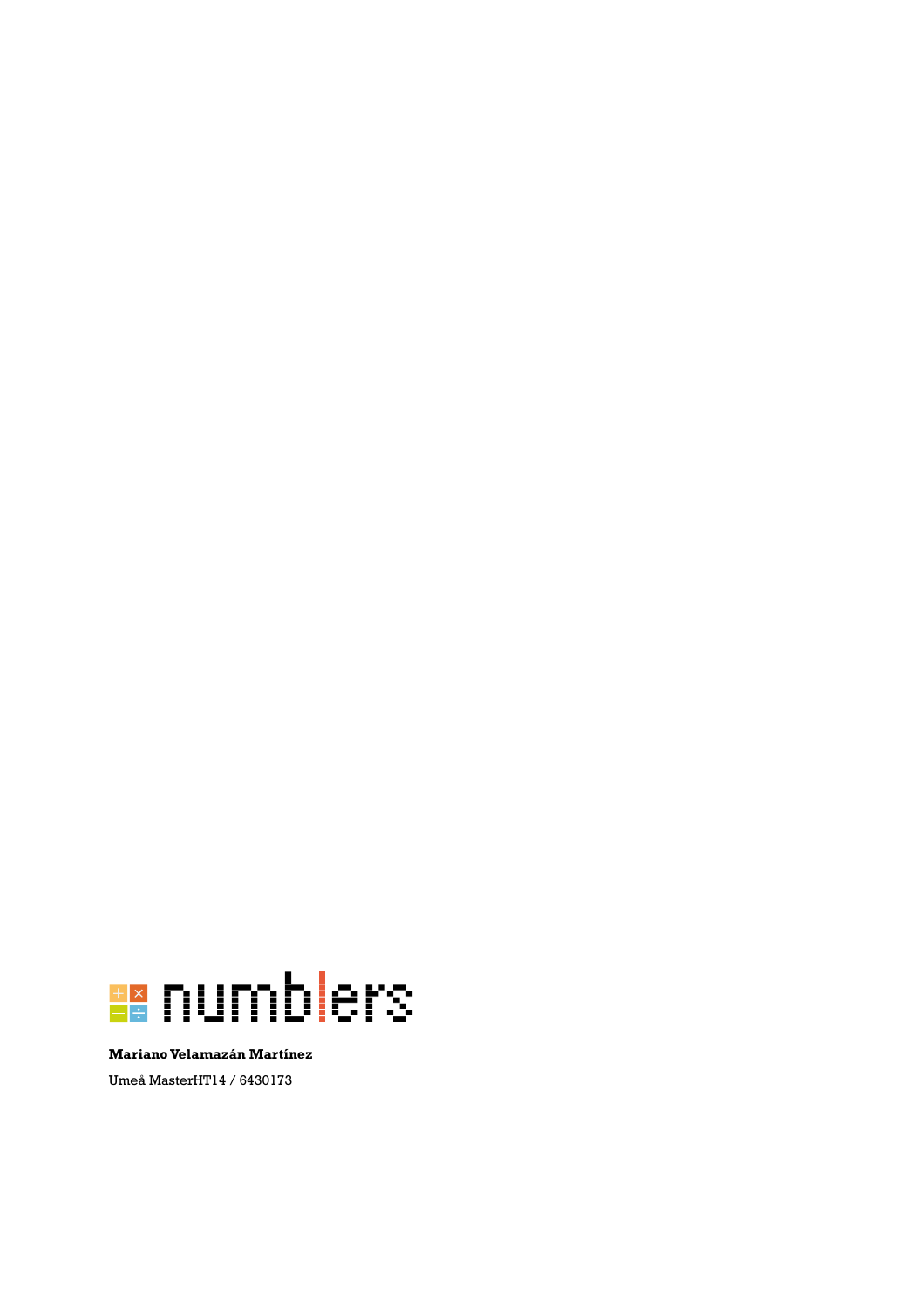### **Introduction**

Tis project started as I observed how my son was learning numbers in school. I was astonished to realize that he was learning very much the same way I learnt many years ago; same difculties, same limitations and same misunderstandings.

To begin with, he was learning to count by heart; not really understanding what he was doing and, of course, not knowing what counting was for. He did not understand what number was bigger and did not grasp the notion of successor.

Tings got a bit worse when he started to learn how to add / subtract numbers. He was learning the operations, counted with his fngers and had difculties getting what it was for as soon as the problems demanded some extra thinking and were not a straightforward addition / subtraction operation.

I began to think if I could fnd a simple way to make him "see" what he was doing.

# **Defnition of the problem**

I was sure that his fngers were very helpful because he could feel what he was doing. I observed that was probably the power of fngers: the metaphor and their physicality.

The metaphor because they can be anything that has to be counted, added and subtracted; apples, pears, horses, legs, etc. Unlike numerals –which are abstract symbols– fngers can work closer to a referent –they become indexes or indicators. Numerals, on the opposite side, have not one single clue to indicate their meaning.

Their physicality, because children can see and feel them. They see the series, they experience that 3 comes after 2 because you add one to the ancestor. If they add quantities, they use more fngers, if they subtract, they hide them. At the same time, fngers are very limited. Not only we can only use a maximum of ten, it is also that their advantages end up right where we mentioned above: count, add and subtract.

It seemed clear that these were key factors to make things simpler.

Nothing in the form of number '3', in the signifcant, that shows or helps to understand its meaning. But for the Romans, it was 'III' which is a big diference: its signifcant is an indication of its meaning. But the roman numerals have their limitations too because it gets more complicated when the position of the character changes the value of the number. For example, XI is not the same as IX. It is also very difficult to handle and understand big cuantities.

The problem was clear at this point. I wanted to design a system that could help understand not only quantities, also operations and properties of numbers to help children understande them. Since the audience has peculiarities, it would be an improvement if the system was visual, physical, low-cost and, why not, a game to have fun while learning.

# **Elements of the problem**

Following –one of my heroes– Bruno Munari's methodology I divided the problem into its constituent parts or elements. I came out with a list of requirements for my project:

- To understand that when children are counting they are adding one to the antecessor
- That a number can be the result of different operations on different numbers. This is, 5=3+2=4+1=7-2=10/2, etc.
- Conmutative property: 4+3=3+4
- To help understand adding, subtracting, dividing, multiplications, etc. Not the algorithmic operations, but the meaning and the utility of them. Help them to know when to use them and for what kind of problems
- Divisibility
- Negative numbers
- **Fractions**
- Powers of two or squared numbers. What they are and what kind of problems do they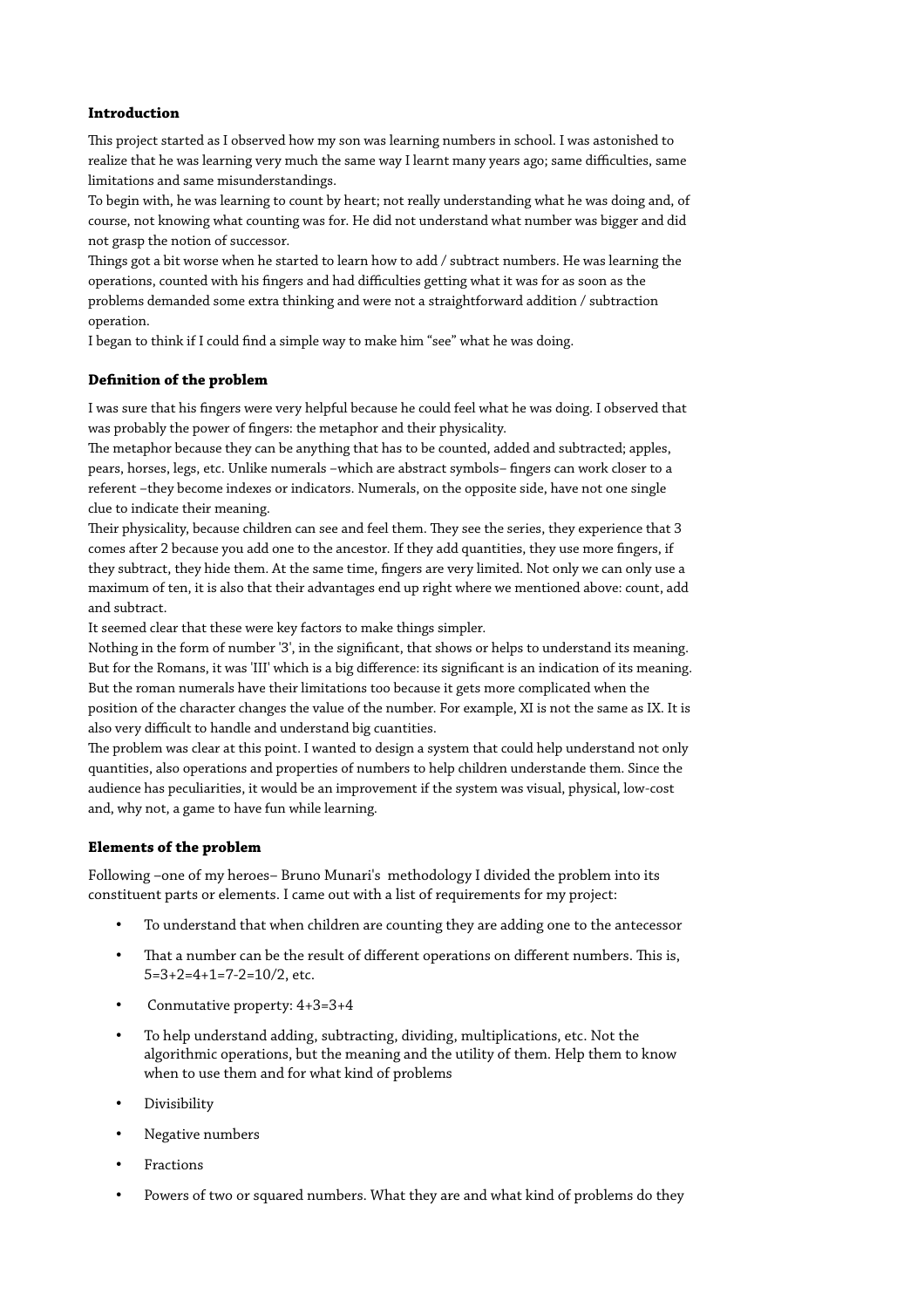solve

• Above all, something that would make them see numbers as something physical, useful, playful, funny, that could also be extended and cost efective.

### **Data & information**

I started to look at some references; from primitive cultures to modern toys. Among the most interesting ones I found, I will describe two:

• Numerals from Maya people. I searched for greek, aramaic, and other cultures numerals but the ones that called my attention were these:

|  |  | $1 \mid 2 \mid 3 \mid 4 \mid 5 \mid 6 \mid 7 \mid 8 \mid 9$ |  |  |
|--|--|-------------------------------------------------------------|--|--|

Simple, very graphic and very clear. Adding and subtracting is straightforward, but number five, a long line raises a level of complexity too difficult for children.

- Numicon. All modern toys/systems I found, concentrated just on representing quantity. Numicon goes a bit further because they have a few features that were interesting for me:
	- First of all, the holes are very appropriate for children because they can put their fngers inside to help them counting each piece.
	- The shape of the pieces was also very well thought because understanding odd and even numbers is very easy. Odd numbers are the ones that have one "extra" hole.



But Numicon makes subtracting a bit strange because there are not "negative pieces". I also was looking for something more elaborate: fractions, powers, divisibility.

# **Creativity and sketches**

Anyway, when I found out about Numicon I had already made my sketches that I show below: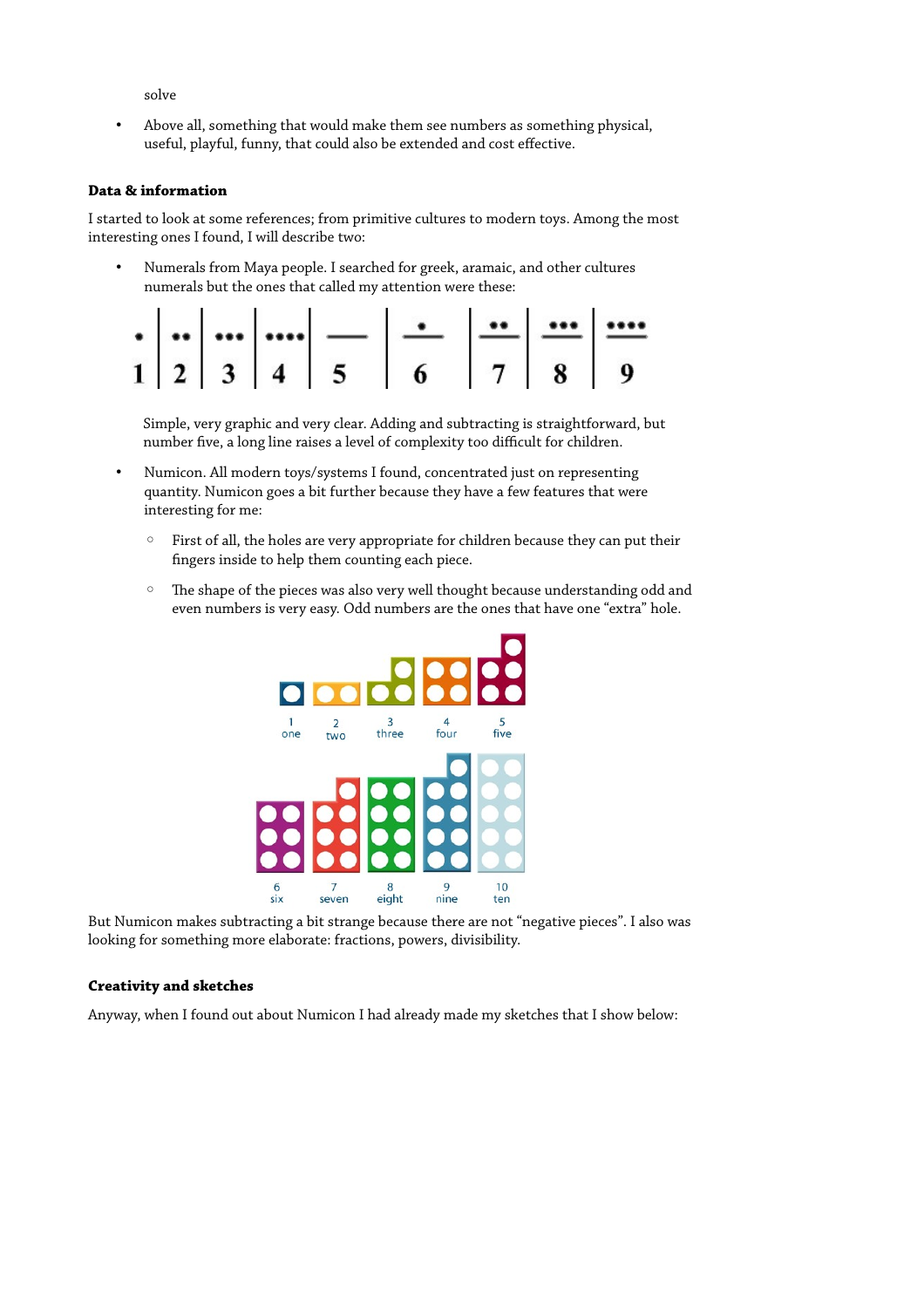

You can see that 1, 2, 3, 5 and 7 are prime numbers because they just have one row. Numbers with more than one row/column are divisible by the numbers in that row/column. Number nine is divisible by 3 but it can be seen that it is also 3 squared (because of its shape), etc.

I added negative numbers easily:



Hiding the positive numbers with the negative ones would make subtraction very intuitive even when the result is negative (!)

Powers of two are formed, appropriately, creating a squared shape combination.

And then I elaborated a bit more to include 1/2 and 1/4 in a very straightforward way because I just had to cut number one in two or four pieces.

Finally, in order to make it more fun when children are alone I added a gameboard, questions and rules so that children could play together and/or with their parents.